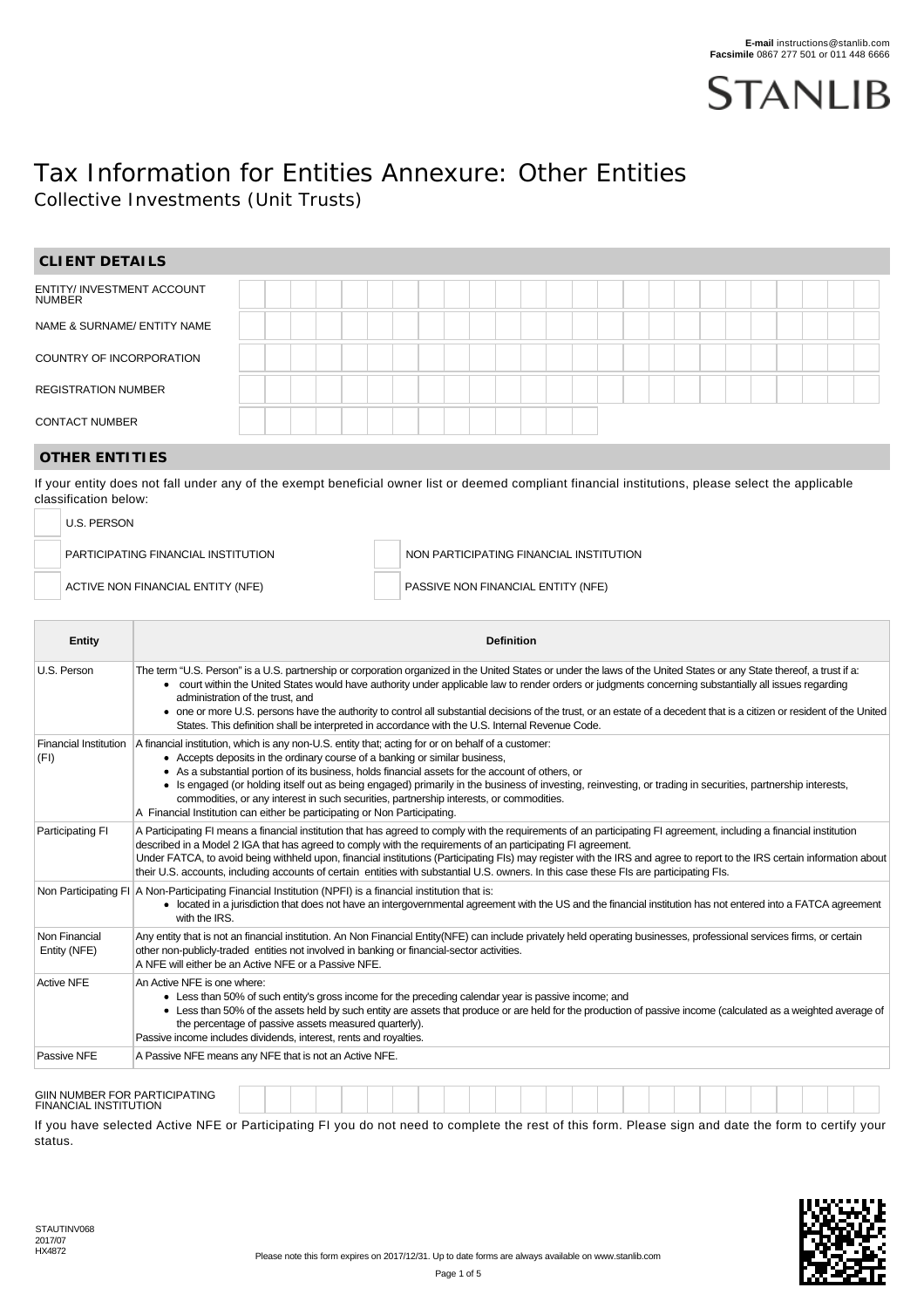### **TAX INFORMATION**

If you have selected U.S. Person, Non-Participating FI, and Passive NFE please complete the table below.

| <b>Country(ies) of Tax Residency</b> | <b>Tax Number</b> |
|--------------------------------------|-------------------|
|                                      |                   |
| 2.                                   |                   |
| 3.                                   |                   |
| 4.                                   |                   |
| 5.                                   |                   |

#### **CONTROLLING PERSONS**

This section is to be completed by passive Non Financial Entities (NFE's) only.

# ARE ANY CONTROLLING PERSONS OF THE ENTITY RESIDENT FOR TAX PURPOSES  $\parallel$  YES YES NO WHERE OTHER THAN IN SOUTH AFRICA

If you have answered 'Yes', please list the controlling person(s) that have 25% or more of the shareholding/ voting rights in the entity. Please note the controlling person(s) can be an individual or an entity.

If you have answered 'No', you do not have to complete the rest of this form. Please sign and date the form to certify your status.

| <b>CONTROLLING PERSONS 1</b>                        |   |   |                   |                     |   |                |   |   |              |              |                 |  |  |  |  |                |                                                           |  |  |
|-----------------------------------------------------|---|---|-------------------|---------------------|---|----------------|---|---|--------------|--------------|-----------------|--|--|--|--|----------------|-----------------------------------------------------------|--|--|
| NATURE OF CONTROLLING PERSON                        |   |   | <b>INDIVIDUAL</b> |                     |   |                |   |   |              |              | PARTNERSHIP(S)  |  |  |  |  | LISTED COMPAMY |                                                           |  |  |
|                                                     |   |   |                   | UNLISTED COMPANY    |   |                |   |   |              |              | TRUST(ANY TYPE) |  |  |  |  |                | RETIREMENT FUND (PENSION,<br>PROVIDENT, BENEFIT, RA ETC.) |  |  |
|                                                     |   |   |                   | <b>OTHER ENTITY</b> |   |                |   |   |              |              |                 |  |  |  |  |                |                                                           |  |  |
| NAME & SURNAME / REGISTERED<br><b>NAME</b>          |   |   |                   |                     |   |                |   |   |              |              |                 |  |  |  |  |                |                                                           |  |  |
| DATE OF BIRTH                                       |   |   | $\sim$            |                     |   | $\blacksquare$ |   |   |              |              |                 |  |  |  |  |                |                                                           |  |  |
| COUNTRY(IES) OF NATIONALITY(IES)                    | D | D |                   | M                   | M |                | Y | Y | $\mathbf{Y}$ | $\mathbf{Y}$ |                 |  |  |  |  |                |                                                           |  |  |
| PASSPORT NUMBER                                     |   |   |                   |                     |   |                |   |   |              |              |                 |  |  |  |  |                |                                                           |  |  |
| <b>REGISTRATION NUMBER</b>                          |   |   |                   |                     |   |                |   |   |              |              |                 |  |  |  |  |                |                                                           |  |  |
| COUNTRY OF INCORPORATION                            |   |   |                   |                     |   |                |   |   |              |              |                 |  |  |  |  |                |                                                           |  |  |
| FULL PHYSICAL ADDRESS                               |   |   |                   |                     |   |                |   |   |              |              |                 |  |  |  |  |                |                                                           |  |  |
|                                                     |   |   |                   |                     |   |                |   |   |              |              |                 |  |  |  |  |                |                                                           |  |  |
|                                                     |   |   |                   |                     |   |                |   |   |              |              |                 |  |  |  |  |                |                                                           |  |  |
| FULL POSTAL ADDRESS (IF<br>DIFFERENT FROM PHYSICAL) |   |   |                   |                     |   |                |   |   |              |              |                 |  |  |  |  |                |                                                           |  |  |
|                                                     |   |   |                   |                     |   |                |   |   |              |              |                 |  |  |  |  |                |                                                           |  |  |

#### TAX INFORMATION:

| <b>Country(ies) of Tax Residency</b> | Tax Number |
|--------------------------------------|------------|
| . .                                  |            |
| 2.                                   |            |
| 3.                                   |            |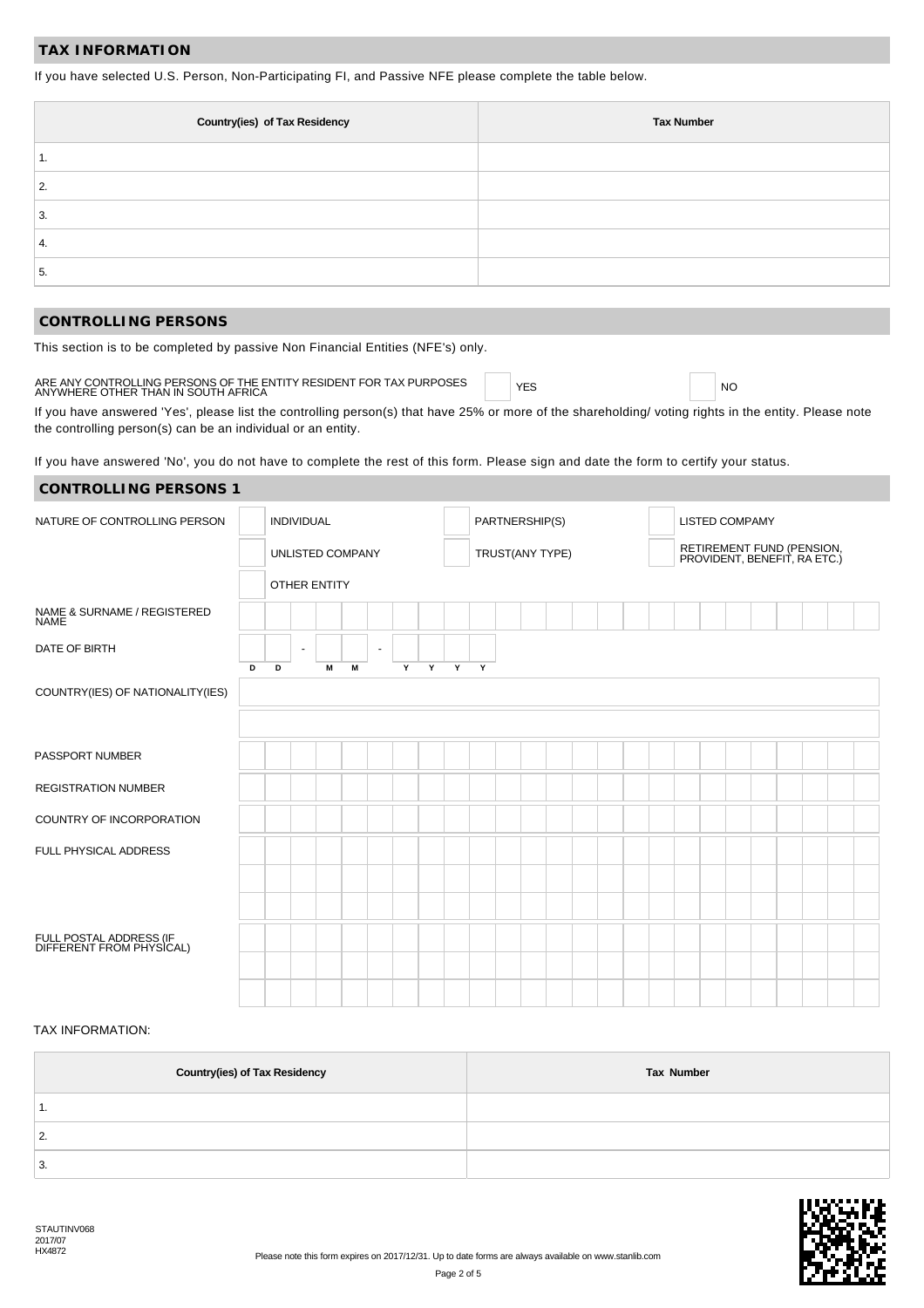| <b>Country(ies) of Tax Residency</b> |                |  |                 |                   |                  |   |   |  |        |  |  |                |                 |  | <b>Tax Number</b> |  |                       |  |                                                           |
|--------------------------------------|----------------|--|-----------------|-------------------|------------------|---|---|--|--------|--|--|----------------|-----------------|--|-------------------|--|-----------------------|--|-----------------------------------------------------------|
|                                      |                |  |                 |                   |                  |   |   |  |        |  |  |                |                 |  |                   |  |                       |  |                                                           |
|                                      |                |  |                 |                   |                  |   |   |  |        |  |  |                |                 |  |                   |  |                       |  |                                                           |
|                                      |                |  |                 |                   |                  |   |   |  |        |  |  |                |                 |  |                   |  |                       |  |                                                           |
|                                      |                |  |                 |                   |                  |   |   |  |        |  |  |                |                 |  |                   |  |                       |  |                                                           |
|                                      |                |  |                 |                   |                  |   |   |  |        |  |  |                |                 |  |                   |  |                       |  |                                                           |
|                                      |                |  |                 |                   |                  |   |   |  |        |  |  |                |                 |  |                   |  |                       |  |                                                           |
|                                      |                |  |                 |                   |                  |   |   |  |        |  |  |                |                 |  |                   |  |                       |  |                                                           |
|                                      | $\blacksquare$ |  |                 | $\blacksquare$    |                  |   |   |  |        |  |  |                |                 |  |                   |  |                       |  |                                                           |
|                                      |                |  |                 |                   |                  |   |   |  |        |  |  |                |                 |  |                   |  |                       |  |                                                           |
|                                      |                |  |                 |                   |                  |   |   |  |        |  |  |                |                 |  |                   |  |                       |  |                                                           |
|                                      |                |  |                 |                   |                  |   |   |  |        |  |  |                |                 |  |                   |  |                       |  |                                                           |
|                                      |                |  |                 |                   |                  |   |   |  |        |  |  |                |                 |  |                   |  |                       |  |                                                           |
|                                      |                |  |                 |                   |                  |   |   |  |        |  |  |                |                 |  |                   |  |                       |  |                                                           |
|                                      |                |  |                 |                   |                  |   |   |  |        |  |  |                |                 |  |                   |  |                       |  |                                                           |
|                                      |                |  |                 |                   |                  |   |   |  |        |  |  |                |                 |  |                   |  |                       |  |                                                           |
|                                      |                |  |                 |                   |                  |   |   |  |        |  |  |                |                 |  |                   |  |                       |  |                                                           |
|                                      |                |  |                 |                   |                  |   |   |  |        |  |  |                |                 |  |                   |  |                       |  |                                                           |
|                                      | D              |  | INDIVIDUAL<br>M | OTHER ENTITY<br>М | UNLISTED COMPANY | Y | Y |  | Y<br>Y |  |  | PARTNERSHIP(S) | TRUST(ANY TYPE) |  |                   |  | <b>LISTED COMPANY</b> |  | RETIREMENT FUND (PENSION,<br>PROVIDENT, BENEFIT, RA ETC.) |

### TAX INFORMATION:

| <b>Country(ies) of Tax Residency</b> | Tax Number |
|--------------------------------------|------------|
| . .                                  |            |
| C<br>۷.                              |            |
| 3.                                   |            |
| 4.                                   |            |
| 5.                                   |            |

# **CONTROLLING PERSONS 3**

| NATURE OF CONTROLLING PERSON      |    |   | <b>INDIVIDUALS</b>       |   |   |                          |   |   |   |   | PARTNERSHIP(S) |                 |  |  | <b>LISTED COMPANY</b>                                     |  |  |  |
|-----------------------------------|----|---|--------------------------|---|---|--------------------------|---|---|---|---|----------------|-----------------|--|--|-----------------------------------------------------------|--|--|--|
|                                   |    |   | <b>UNLISTED COMPANY</b>  |   |   |                          |   |   |   |   |                | TRUST(ANY TYPE) |  |  | RETIREMENT FUND (PENSION,<br>PROVIDENT, BENEFIT, RA ETC.) |  |  |  |
|                                   |    |   | <b>OTHER ENTITY</b>      |   |   |                          |   |   |   |   |                |                 |  |  |                                                           |  |  |  |
| NAME & SURNAME/REGISTERED<br>NAME |    |   |                          |   |   |                          |   |   |   |   |                |                 |  |  |                                                           |  |  |  |
| DATE OF BIRTH                     |    |   | $\overline{\phantom{a}}$ |   |   | $\overline{\phantom{0}}$ |   |   |   |   |                |                 |  |  |                                                           |  |  |  |
|                                   | D. | D |                          | М | М |                          | Υ | Y | Y | Y |                |                 |  |  |                                                           |  |  |  |
| COUNTRY(IES) OF NATIONALITY(IES)  |    |   |                          |   |   |                          |   |   |   |   |                |                 |  |  |                                                           |  |  |  |

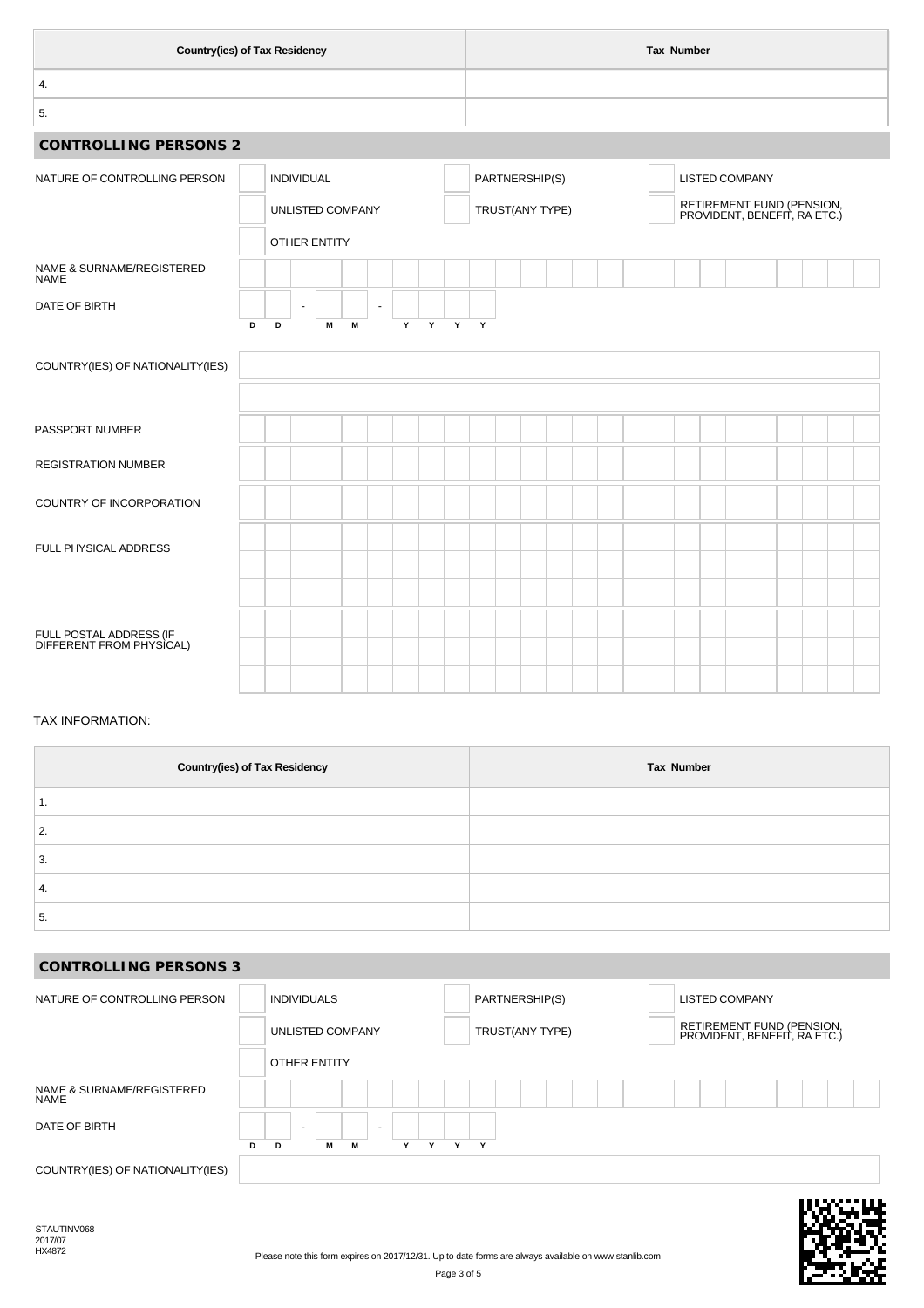| PASSPORT NUMBER                                     |  |  |  |  |  |  |  |  |  |  |  |  |
|-----------------------------------------------------|--|--|--|--|--|--|--|--|--|--|--|--|
| <b>REGISTRATION NUMBER</b>                          |  |  |  |  |  |  |  |  |  |  |  |  |
| COUNTRY OF INCORPORATION                            |  |  |  |  |  |  |  |  |  |  |  |  |
| FULL PHYSICAL ADDRESS                               |  |  |  |  |  |  |  |  |  |  |  |  |
|                                                     |  |  |  |  |  |  |  |  |  |  |  |  |
| FULL POSTAL ADDRESS (IF<br>DIFFERENT FROM PHYSICAL) |  |  |  |  |  |  |  |  |  |  |  |  |
|                                                     |  |  |  |  |  |  |  |  |  |  |  |  |

### TAX INFORMATION:

| <b>Country(ies) of Tax Residency</b> | Tax Number |
|--------------------------------------|------------|
| . .                                  |            |
| C<br>۷.                              |            |
| 3.                                   |            |
| 4.                                   |            |
| 5.                                   |            |

## **CONTROLLING PERSONS 4**

| NATURE OF CONTROLLING PERSON                        |   |   | <b>INDIVIDUAL</b>        |                     |   |                          |   |  |       | PARTNERSHIP(S) |                 |  |  | <b>LISTED COMPANY</b> |                                                           |  |  |  |
|-----------------------------------------------------|---|---|--------------------------|---------------------|---|--------------------------|---|--|-------|----------------|-----------------|--|--|-----------------------|-----------------------------------------------------------|--|--|--|
|                                                     |   |   |                          | UNLISTED COMPANY    |   |                          |   |  |       |                | TRUST(ANY TYPE) |  |  |                       | RETIREMENT FUND (PENSION,<br>PROVIDENT, BENEFIT, RA ETC.) |  |  |  |
|                                                     |   |   |                          | <b>OTHER ENTITY</b> |   |                          |   |  |       |                |                 |  |  |                       |                                                           |  |  |  |
| NAME & SURNAME/REGISTERED<br><b>NAME</b>            |   |   |                          |                     |   |                          |   |  |       |                |                 |  |  |                       |                                                           |  |  |  |
| DATE OF BIRTH                                       |   |   | $\overline{\phantom{a}}$ |                     |   | $\overline{\phantom{a}}$ |   |  |       |                |                 |  |  |                       |                                                           |  |  |  |
| COUNTRY(IES) OF NATIONALITY(IES)                    | D | D |                          | M                   | M |                          | Y |  | Y Y Y |                |                 |  |  |                       |                                                           |  |  |  |
| PASSPORT NUMBER                                     |   |   |                          |                     |   |                          |   |  |       |                |                 |  |  |                       |                                                           |  |  |  |
| <b>REGISTRATION NUMBER</b>                          |   |   |                          |                     |   |                          |   |  |       |                |                 |  |  |                       |                                                           |  |  |  |
| COUNTRY OF INCORPORATION                            |   |   |                          |                     |   |                          |   |  |       |                |                 |  |  |                       |                                                           |  |  |  |
| FULL PHYSICAL ADDRESS                               |   |   |                          |                     |   |                          |   |  |       |                |                 |  |  |                       |                                                           |  |  |  |
|                                                     |   |   |                          |                     |   |                          |   |  |       |                |                 |  |  |                       |                                                           |  |  |  |
|                                                     |   |   |                          |                     |   |                          |   |  |       |                |                 |  |  |                       |                                                           |  |  |  |
| FULL POSTAL ADDRESS (IF<br>DIFFERENT FROM PHYSICAL) |   |   |                          |                     |   |                          |   |  |       |                |                 |  |  |                       |                                                           |  |  |  |
|                                                     |   |   |                          |                     |   |                          |   |  |       |                |                 |  |  |                       |                                                           |  |  |  |

TAX INFORMATION:

STAUTINV068 2017/07